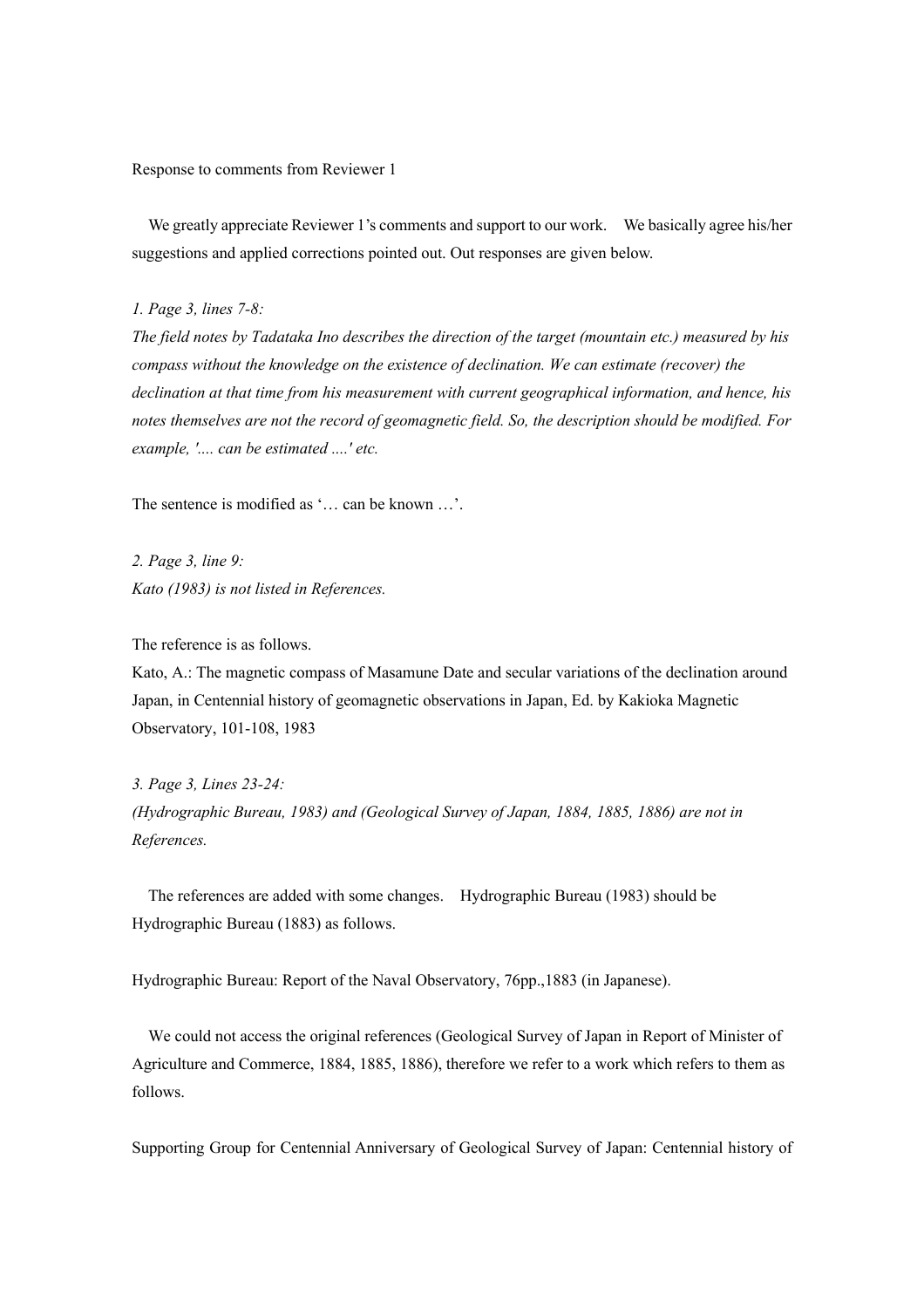Geological Survey of Japan, Ed. by Editorial Committee of Centennial History of Geological Survey of Japan, Tsukuba, 162pp., 1983 (in Japanese).

*4. Page 3, line 34: The Geographical Bureau (1886) is not in References.*

The name of the bureau was mistakenly written as 'Geophysical' in References. It was corrected.

*5. Page 4, line 2: 'Kkitanomaru' should read 'Kitanomaru'.*

Actually, we realized this should be 'Honmaru' not 'Kitanomaru'. Mistakes were corrected.

*6. Page 10, Figure caption: (b) Wild-Edelmann theodolite and Wild-Edelmann earth inducer---Which is theodolite and which is earth inducer?*

The figure caption of Fig.5 was changed to specify two equipments as '… (b) Wild-Edelmann theodolite (right) and Edelmann earth inductor (center)'.

*7. Page 12 and page 14: If possible, the year when these photos were taken should be given.*

The photo of Fig. 7 was taken in 1927. It was added in the figure caption. As for Fig.6, the year it was taken is unknown.

*8. Page 29, line 17: Japan Society for the Promotion of Science (1951) --Which is correct, 1951 or 1950? In the References, it is 1950.*

Year 1950 is correct. The year in the text was corrected.

*9. Page 40, Line 34: 'International Magnetosphere Study' should be 'International Magnetospheric Study'.*

The spelling of the word was corrected.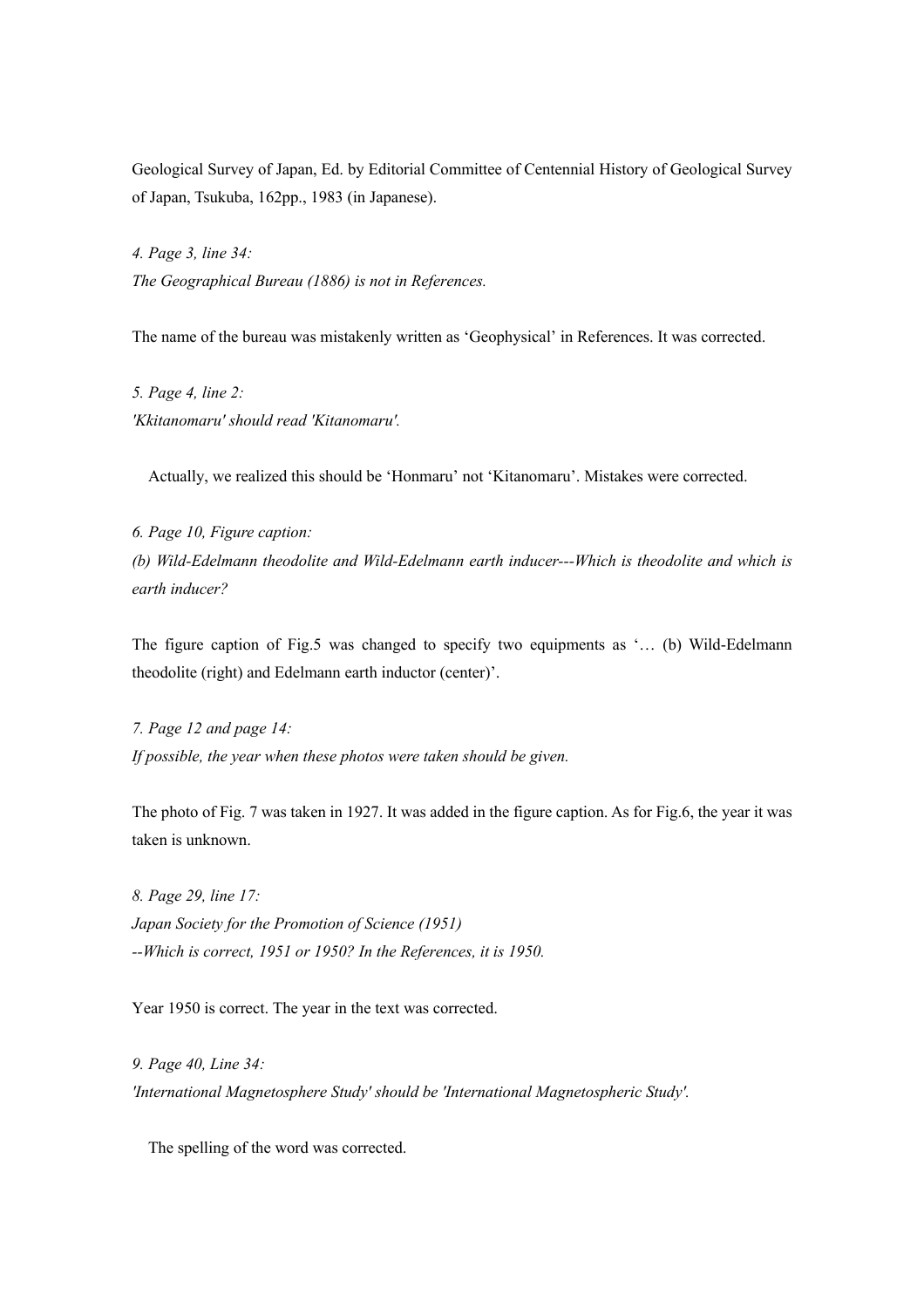*10. Page 43, line 11: The URL where we can read 'Gijyutsu Houkoku' or 'Memoir of Kakioka Magnetic Observatory' should be indicated.*

The URL for Memoir of Kakioka Magnetic Observatory was added to Page 29 where the journal is firstly mentioned. Unfortunately, Gijyutsu Houkoku is available only off-line and a sentence was added to explain it in Page 43. The URL for Technical Report of Kakioka Magnetic Observatory is also added in Page 59.

*11. Page 45, line 7: Kuwashima, 2012 is not listed in References.*

The reference is added as follows.

Kuwashima, M.; Obituary of Dr. Kazuo Yanagihara, Transactions of Society of Geomagnetism and Earth, Planetary and Space Sciences, 212, 15-16, 2012 (in Japanese).

*12. Page 45, line 7: 'was determined' should be 'decided'?*

Descriptions by many his colleagues give us the impression that Dr. Yanagihara was a determined person and that was a driving force to develop KASSMER. Therefore, we made no change in this part.

*13. Page 53, line 14: The derivation of the Dst index at WDC for Geomagnetism, Kyoto started in 1986 (not 1973).*

Thank you for pointing out this mistake. It was corrected.

*14. Page 54, line 11: The former English name of SGEPSS is 'Society of Terrestrial Magnetism and Geoelectricity of Japan'.*

It was corrected.

*15. Page 56, line 9: (Wakabayashi, 2019) is not in References.*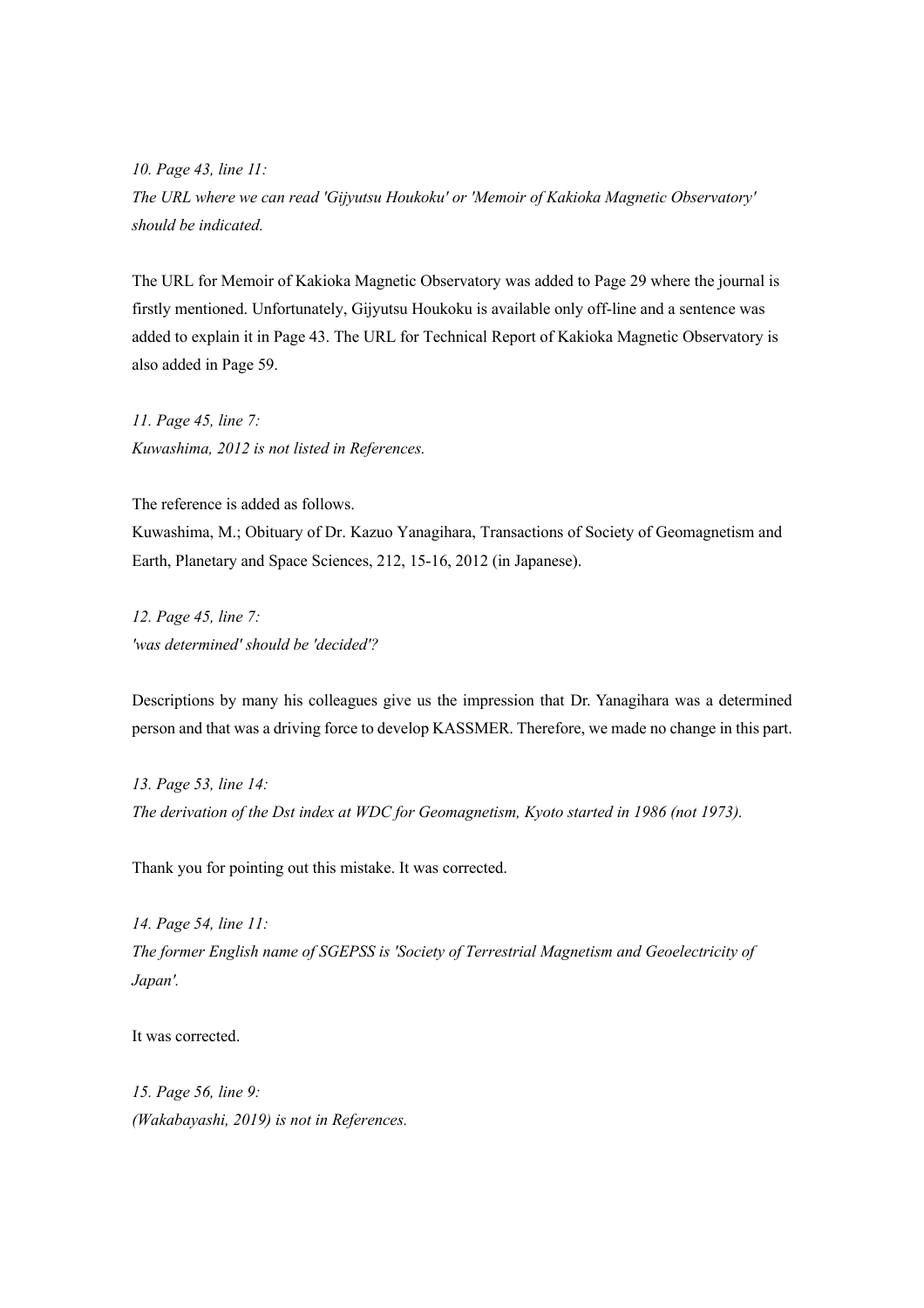The reference is added as follows.

Wakabayashi, Y.: Study of operational meteorology in Japan, University of Tokyo Press, Tokyo, 384pp., 2019 (in Japanese).

*16. Page 59, line 16: (Okada et al., 2005) is not in References.*

The reference is as follows.

Okada, M., Toya, T., Koike, K., Owada, T., Nakajima, S., Shigeno, N., Muromatsu, F., Ookawa, T., Tokumoto, T., Imaizumi, T., Tanaka, T., Sawada, M., Iwase, Y., Ikoma, Y., Kaito, M., Koike, T., Akutagawa, M., Kumasaka, N., Kameya, A., Uesugi, T., Akashi, T., Takahashi, H., Hasegawa, H., Ishida, N., Yokoyama, M., Yamagishi, K., Akita, Y., Kumagaya, N., Iwakata, H., Ose, M., Koide, T., Ishii, Y., and Fujii, I.: Reports on the XIth IAGA Workshop on Geomagnetic Observatory Instruments, Data Acquisition and Processing held at Kakioka/Tsukuba, Japan, in 2004, Tec. Rep. Kakioka Mag. Obs., 3, 1-62, 2005.

*17. page 67, line 23-24: The Geophysical Breau .. is not referred in the text. Or is this 'Geographical Bureau'?*

'Geographical Bureau' is correct. The correction was made.

*18. Page 68, line 3: Wadati and Kuwano, 1938 is nor referred in the text.*

That reference is removed. In addition, 'Wadati' was missing when Wadati (1927) was referred in Page 22, so 'Wadati' was added there.

*19 Page 64-69, References: At the end of many references, ',last accessed 18, April 2022' is written. These should be removed.*

When an URL is shown to access to a reference, we add the date we accessed it as following HGSS's web page reference format. We accessed many references again just before our submission to make sure the URLs are active, so the same date repeatedly appears in References. The format of the date was modified so that it follows HGSS's format precisely.

Most of URLs in References are for web pages KMO opens their publications through their home